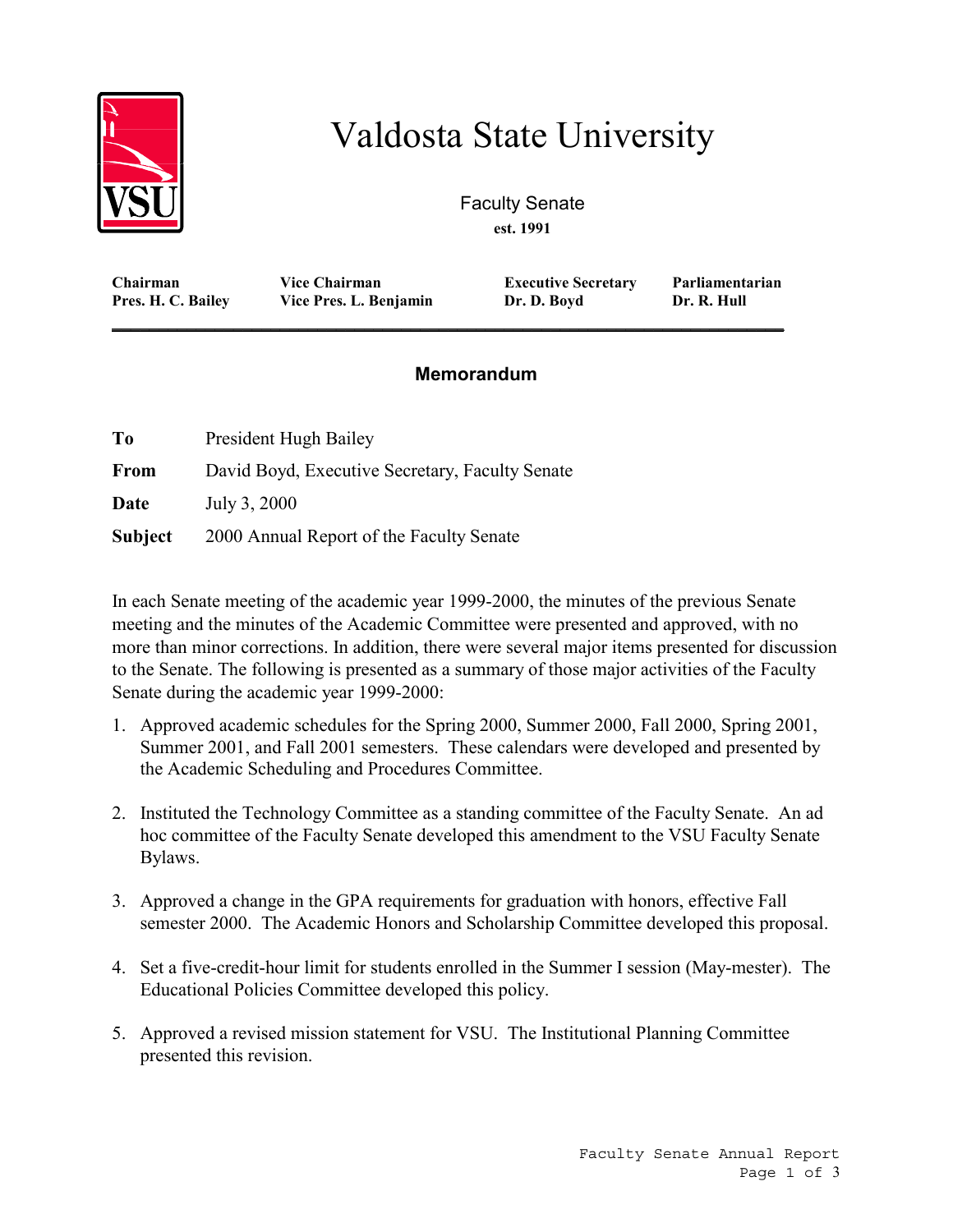- 6. Approved a change in the policy for granting academic credit for internships. The Educational Policies Committee developed this proposal.
- 7. Approved a change in the GPA requirements and minimum number of hours needed for inclusion on the Dean's list, effective Fall semester 2000. The Academic Honors and Scholarship Committee developed this proposal.
- 8. The Educational Policies Committee presented a Grade Appeal Form, but this item was tabled after considerable discussion.

There was significant discussion on several items, which did not result in formal action by the Senate. These items are listed here:

- 1. The Athletic Committee responded to a request that a non-sexist alternative name be found for the group of students who aid the Athletic Department. This group had become known as "The Blazer Girls." The Athletic Committee reported that the Athletic Department has discarded that name for the group.
- 2. A request to check on the feasibility of using something other than the Social Security Number for identification purposes. Mr. Tom Archibald and Mr. Jerry Wright provided a response from the Administrative point of view.
- 3. The removal of old-growth pine trees on the site of the new Biology Chemistry building, which had been previously marked for preservation. The policy requiring consultation with the Campus Beautification Committee before trees are removed was not followed in this case.

The actions of the Faculty Senate during the academic year 1999-2000 are indicative of the value of the *system of self-governance* prologue to the Mission Statement of the Valdosta State University.

The Faculty Senate was scheduled to convene seven times during the academic year 1999-2000. However, the June 15, 2000, meeting was not convened due to lack of a quorum. It is evident that many of the Senate committees were very active. Many of them have items that have been remanded to them, which they should address during the academic year 2000-2001. Each Standing Committee has published its own annual report. Some of these annual reports were published with the minutes of the March 2000 and April 2000 Faculty Senate meetings as crossreferenced in the table below: